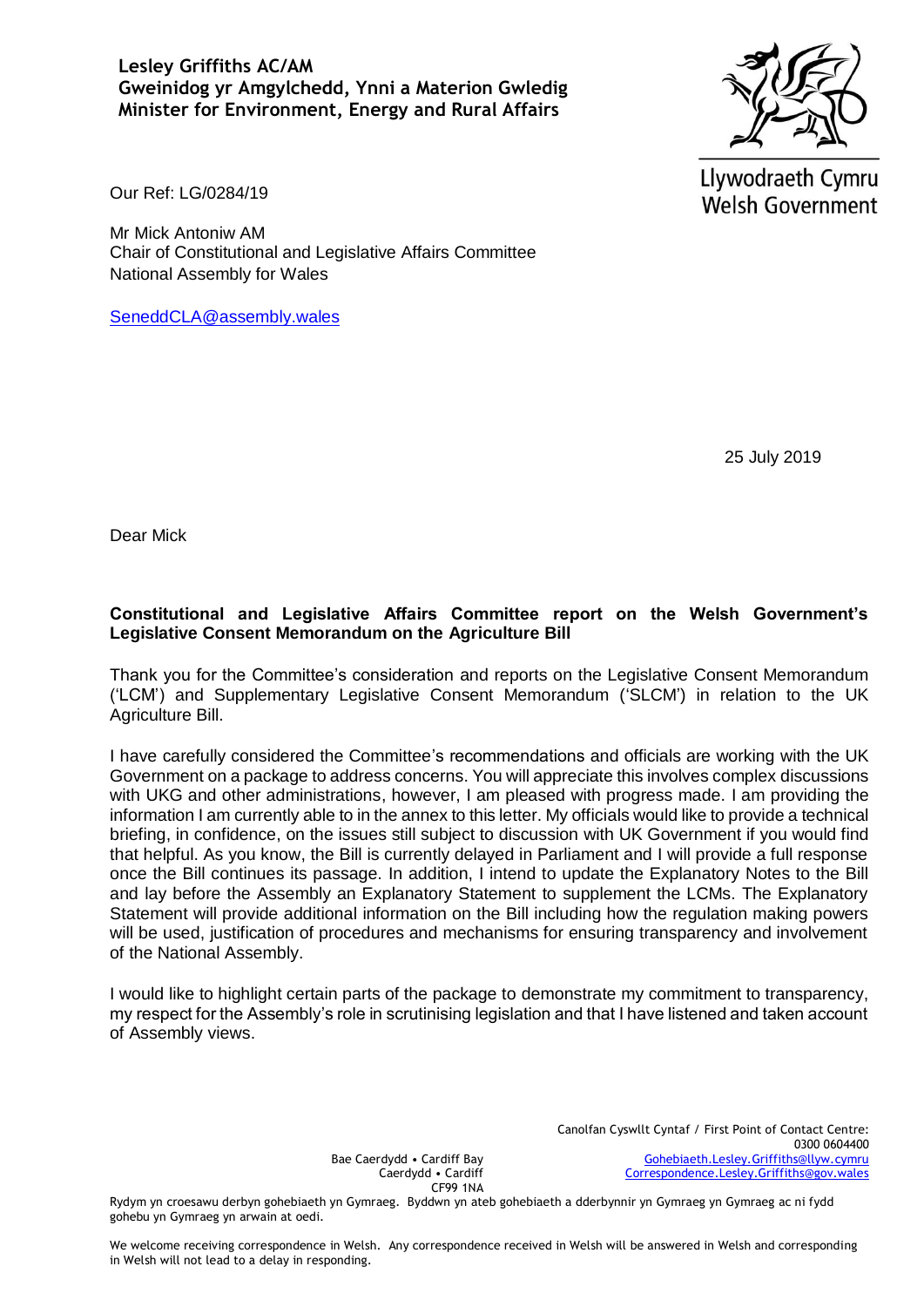### **Wales Agriculture Bill**

I confirm it is still my intention to take the powers in Schedule 3 to the UK Bill. These powers are needed so we can begin to move to new systems of support when ready to do so.

I remain committed to bringing forward a Wales Agriculture Bill and the First Minister has provided an update on our plans as part of his statement on the Government's Legislative Programme on 16<sup>th</sup> July. A Welsh Agriculture Bill will be most effective if it is introduced in the next Assembly. It is important to legislate once and to legislate well. This is an opportunity to be ambitious and wide-ranging, going further than a simple farm support scheme and consider issues such as the rights of tenant farmers. I launched Sustainable Farming and our Land on 9<sup>th</sup> July which sets out ambitious proposals for the future, including paying farmers for the actions they take to respond to the climate emergency, reducing emissions and capturing carbon. Using the results of this consultation, we will bring forward a White Paper before the end of this Assembly to pave the way for legislation.

I want to give the legislative reassurance sought to underpin the express commitments Ministers have already made on this. I have, therefore, instructed officials to progress a "sunset" clause so that relevant provisions in the UK Agriculture Bill expire from the end of 31 December 2024.

#### **WTO Agreement on Agriculture**

I am happy to provide the further assurances requested about the Bilateral Agreement between the UK and Welsh Governments on the WTO powers.

The WTO clause raises important and complex constitutional, legal and policy considerations. It engages both devolved and reserved areas. Policy relating to international relations and the regulation of international trade is reserved, whilst that relating to agriculture and the observation and implementation of international obligations, is devolved and within legislative competence. As I have said previously, the Welsh Government and UK Government disagree on the status of the WTO provisions. I am not prepared to concede the Welsh Government position on this point, especially given the broader constitutional implications. However, I have agreed a way forward with the Secretary of State which is without prejudice to the matter.

What matters most to me is ensuring there are no constraints on Welsh Government competence. My negotiations have, therefore, focussed on strengthening the governance mechanism underpinning the use of the WTO clause to aim to achieve this.

I have discussed this issue with the Secretary of State several times and was very clear the consultation commitment initially proposed by the Secretary of State was unacceptable and could be used to constrain Wales' competence to make agricultural policy. Equally, we recognised a unilateral veto over the power to make WTO regulations would be difficult for the UK Government to concede, since it has the responsibility for representing the nations of the United Kingdom at the WTO. We agreed our officials should develop a range of legislative and non-legislative options to address my concerns and that these options should be developed around the precedent of the discussions with UK Government on the European Union (Withdrawal) Act 2018 which led to the Inter-Governmental Agreement (IGA). Overall, my negotiating objective was to secure the strongest possible role for Welsh Ministers in the use of the powers.

This is what we have achieved. Through the agreement, I have secured a very strong role for Wales in both the initial making of the regulations under the clause and the ongoing use of those regulations. This is much stronger than the initial consultation commitment and includes an explicit commitment on the Secretary of State to proceed by consensus, underpinned by a clear and transparent mechanism. While this is not an absolute protection, it sets the bar extremely high. I recognise there may be situations where consensus is more difficult to find and Welsh Government officials proposed the mechanism for resolving differences which forms part of the Agreement . This is a robust and transparent mechanism, ensuring Ministers' views are properly taken into account and, crucially, including recourse to an independent panel or to Parliament in the most serious cases. If, for example, the Welsh Government does not agree proposed regulations and the UKG decides to proceed, the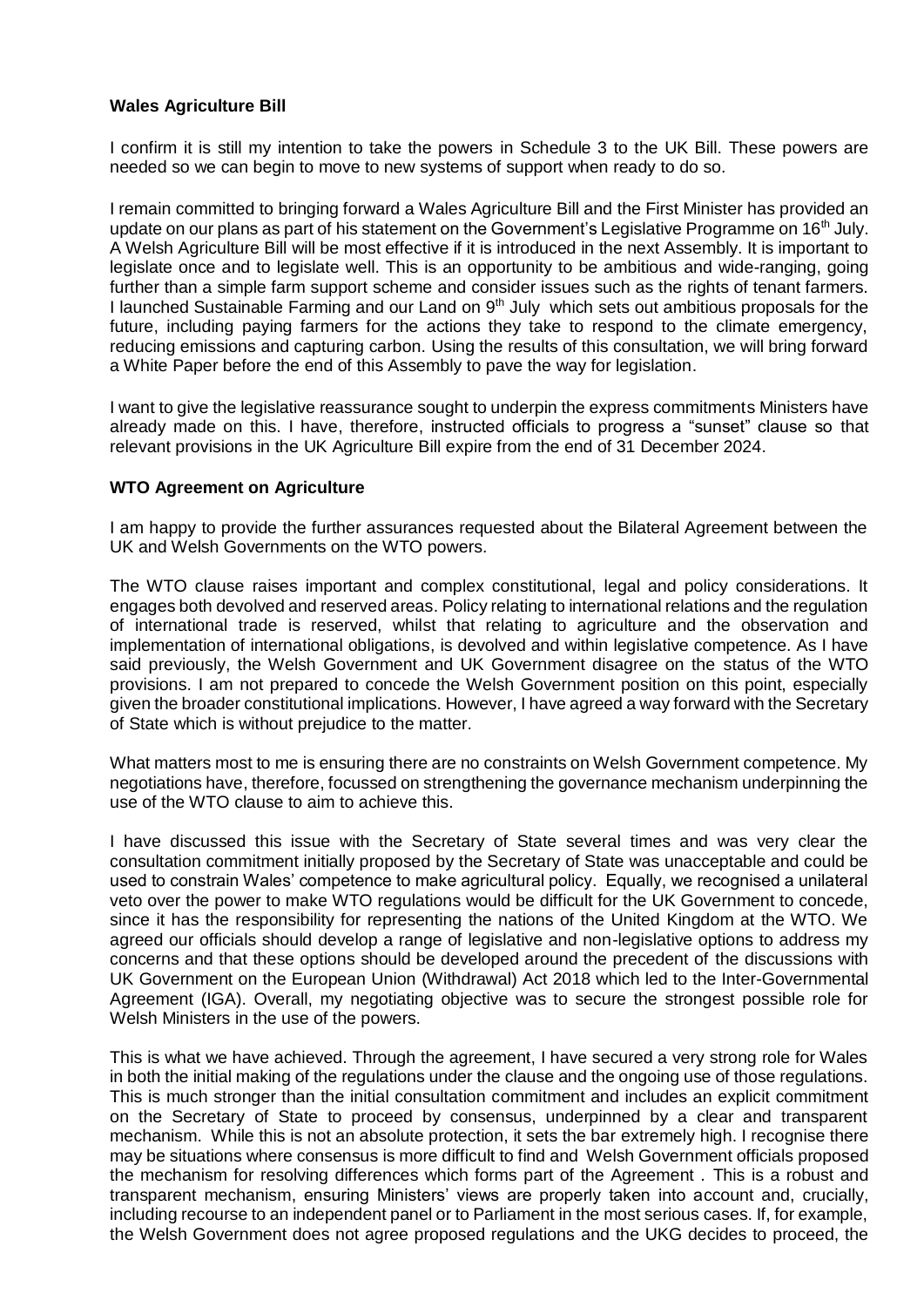Secretary of State must provide Parliament with statements from UK and Welsh Governments. Whilst not an absolute veto, both Houses of Parliament would have to deliberately agree to approve the regulations and thus override devolved Ministers' objections on the basis of full information. If helpful, officials can consider whether the Assembly could be notified and have the opportunity to comment on subordinate legislation as it is prepared. I will review the effectiveness of the process in due course and consider whether any adjustments are needed to strengthen it.

# **Red Meat Levy**

At my request, a new clause resolving the long standing issue of repatriation of red meat levy has been laid by the UK Government and now forms part of the Bill. The new clause confers powers on Ministers, acting jointly, to establish a scheme that requires agricultural boards within Great Britain to redistribute levy between themselves. Officials will now continue to develop a scheme in parallel to the legislation progressing through Parliament to ensure a fair system is in place as soon as possible.

#### **Inter-Institutional Relations and working**

I am considering a range of potential amendments and commitments to place additional duties on the Welsh Government and ensure a clear role for the Assembly in scrutinising secondary legislation.

# *Brexit and our Land* **update and next steps**

On 9 July I launched the *Sustainable Farming and our Land* consultation, which seeks views on our revised policy proposals for supporting Welsh farmers. The consultation will run until 30 October 2019. We will also be commencing a co-design programme later in the year. This will allow us to explore some of the practical aspects of the proposed scheme in a collaborative approach, which would not be fully possible using only a written consultation process. I will provide the indicative timeline for development of the proposed new scheme requested once I have further clarity about future funding and have analysed responses to the consultation. I would like to reiterate that no decisions will be made on future schemes until consultation responses have been reviewed, that the Basic Payment Scheme (BPS) will remain unchanged up to and including 2020, and that existing schemes will not be removed before any new schemes are ready.

# **Lesley Griffiths AC/AM**

Gweinidog yr Amgylchedd, Ynni a Materion Gwledig Minister for Environment, Energy and Rural Affairs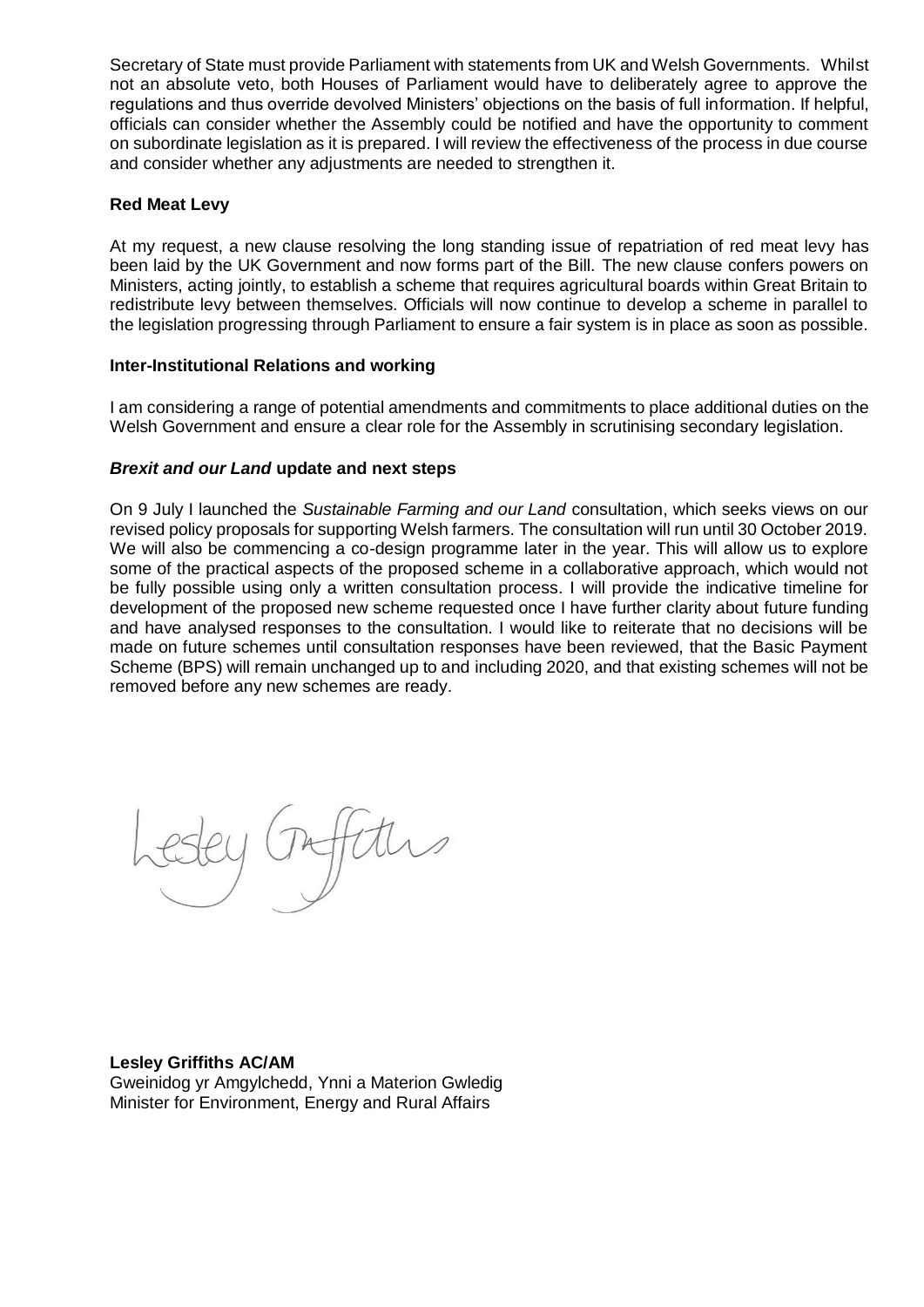#### **Welsh Government response to the Constitutional and Legislative Affairs Committee report (published 04 January 2019) on the Welsh Government's Legislative Consent Memorandum on the Agriculture Bill**

| <b>CLAC Recommendation</b>                                                                                                                       | <b>Welsh Government Response</b>                                                                                                                                                                                                                                                                                                                                                                                                                                                                                                                                                                                                                                                       |
|--------------------------------------------------------------------------------------------------------------------------------------------------|----------------------------------------------------------------------------------------------------------------------------------------------------------------------------------------------------------------------------------------------------------------------------------------------------------------------------------------------------------------------------------------------------------------------------------------------------------------------------------------------------------------------------------------------------------------------------------------------------------------------------------------------------------------------------------------|
| <b>Recommendation 1</b>                                                                                                                          | <b>Accept</b>                                                                                                                                                                                                                                                                                                                                                                                                                                                                                                                                                                                                                                                                          |
| The Cabinet Secretary should write to this<br>Committee in response to the clarification we<br>request in paragraphs 101 and 107 of this report. | I wrote to the Secretary of State last summer<br>setting out my expectations for discussions and<br>negotiations on the Bill to take place in line with<br>the Inter Government Agreement (IGA) on the<br>European Union (Withdrawal) Act 2018 and the<br>Establishment of Common Frameworks.                                                                                                                                                                                                                                                                                                                                                                                          |
|                                                                                                                                                  | I considered carefully early in 2018 the feasibility<br>of introducing a Wales Agriculture Bill in the<br>National Assembly by September 2018. Given<br>complexity and significance for<br>the<br>the<br>agriculture sector of the UK's departure from the<br>EU, I concluded further time was needed to carry<br>out careful, thorough and considered policy<br>development and consultation with<br>those<br>affected. I announced on 10th July that I was<br>considering including Welsh specific provisions<br>in the UK Government's Agriculture Bill on a time<br>limited basis to provide powers to begin phased<br>transition until Welsh primary legislation takes<br>effect. |
|                                                                                                                                                  | Last July I agreed to work with UKG to provide<br>the Welsh Ministers with powers in the UK Bill to<br>continue existing schemes following our exit<br>from the EU and to develop new policies to allow<br>for a smooth transition from the Common<br>Agricultural Policy to a new land management<br>programme.                                                                                                                                                                                                                                                                                                                                                                       |
|                                                                                                                                                  | The UK Government's legislative vehicle was<br>appropriate for Wales and the circumstances<br>deemed it practical to include the provisions to<br>be able to provide certainty to Welsh farmers<br>that the Government will have powers in place to<br>support them when the UK leaves the EU.<br>Without such powers, we may not be able to<br>continue paying agricultural support beyond<br>2020 or to move towards proposed new support<br>systems. This is on a temporary basis until an<br>Agriculture Bill can be introduced in the<br>Assembly. Welsh Government instructions were<br>sent to the Office of the Parliamentary Counsel<br>in August 2018.                       |
|                                                                                                                                                  | I remain committed to introducing a Wales<br>Agriculture Bill as soon as is practicable and<br>appropriate. The First Minister provided an<br>update on this in his statement on the<br>Government's Legislative Programme. A Welsh<br>Agriculture Bill will be most effective if it is<br>introduced in the next Assembly. It is important                                                                                                                                                                                                                                                                                                                                            |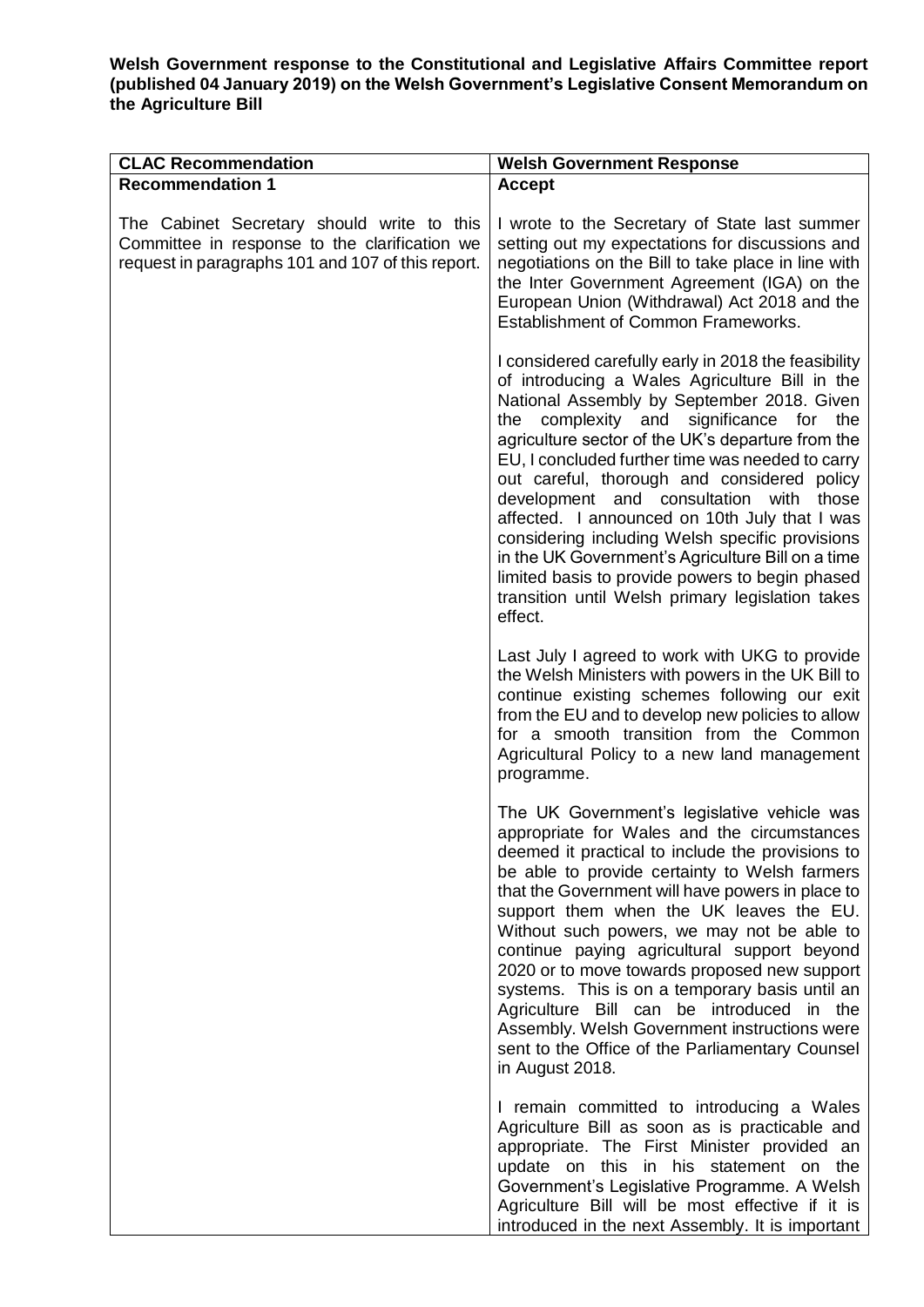|                                                                                                                                                                                                                                                                                                                                           | to legislate once and to legislate well. This is an<br>opportunity to be ambitious and wide-ranging,<br>going further than a simple farm support<br>schemes to look at issues such as the rights of<br>tenant farmers. I launched Sustainable Farming<br>and our Land on 9 <sup>th</sup> July. Using the results of this<br>consultation, we will bring forward a White Paper<br>before the end of this Assembly to pave the way<br>for legislation.                                                                                                                                                                                                                                        |
|-------------------------------------------------------------------------------------------------------------------------------------------------------------------------------------------------------------------------------------------------------------------------------------------------------------------------------------------|---------------------------------------------------------------------------------------------------------------------------------------------------------------------------------------------------------------------------------------------------------------------------------------------------------------------------------------------------------------------------------------------------------------------------------------------------------------------------------------------------------------------------------------------------------------------------------------------------------------------------------------------------------------------------------------------|
| <b>Recommendation 2</b>                                                                                                                                                                                                                                                                                                                   | <b>Accept in principle</b>                                                                                                                                                                                                                                                                                                                                                                                                                                                                                                                                                                                                                                                                  |
| The Cabinet Secretary should write to this<br>Committee and clarify whether the only provision<br>needed for the Welsh Ministers to have legal<br>authority to make direct payments to farmers in<br>2020 (and beyond) is contained in paragraph 8<br>of Schedule 3 to the Bill, as agreed at committee<br>stage in the House of Commons. | Brexit has created unprecedented uncertainty<br>and I want to ensure provision is made to allow<br>the amendment of retained EU law and to enable<br>transition to proposed new schemes so that<br>Welsh farmers are not disadvantaged.                                                                                                                                                                                                                                                                                                                                                                                                                                                     |
| <b>Recommendation 3</b>                                                                                                                                                                                                                                                                                                                   | <b>Accept in principle</b>                                                                                                                                                                                                                                                                                                                                                                                                                                                                                                                                                                                                                                                                  |
| The Cabinet Secretary should seek to amend<br>the UK Agriculture Bill to insert a sunset<br>provision to the effect that Schedule 3 will no<br>longer apply after the Fifth Assembly.                                                                                                                                                     | I have listened to the concerns of the Assembly<br>Committees regarding the absence of a "sunset"<br>clause. I have instructed officials to progress a<br>"sunset" clause so that relevant provisions in the<br>Bill expire from the end of 31 December 2024.<br>Officials are working with Parliamentary Counsel<br>and UK Government to prepare a suitable<br>provision that gives the legislative reassurance<br>sought by the Committees in addition to the<br>express commitment already given that the<br>Welsh Government will bring forward a Wales<br>Agriculture Bill in a suitable timeframe.<br>I intend for this provision to be brought forward<br>as a Government amendment. |
| <b>Recommendation 4</b>                                                                                                                                                                                                                                                                                                                   | <b>Reject</b>                                                                                                                                                                                                                                                                                                                                                                                                                                                                                                                                                                                                                                                                               |
| The Cabinet Secretary should respond to the<br>34th report of the Delegated Powers and<br>Reform<br>Committee,<br>Regulatory<br>entitled<br>Agriculture Bill (HL Paper 194) published on 17<br>October 2018 before the start of proceedings in<br>the House of Lords and copy that response to<br>this Committee.                         | I have listened to the concerns expressed by the<br>House of Lords Delegated Powers and<br>Regulatory Reform Committee and National<br>Assembly Committees regarding the number<br>and appropriateness of delegated powers within<br>the Bill. In strict accountability terms it would not<br>be appropriate for the Welsh Ministers to<br>respond directly to DPRRC. The Secretary of<br>State for Environment and Rural Affairs will be<br>replying to the DPRCC presently and I will<br>provide a copy of his letter to the Committee.                                                                                                                                                   |
| <b>Recommendation 5</b>                                                                                                                                                                                                                                                                                                                   | <b>Accept</b>                                                                                                                                                                                                                                                                                                                                                                                                                                                                                                                                                                                                                                                                               |
| We recommend that the Cabinet Secretary<br>procedures<br>all<br>attached<br>the<br>reviews<br>to<br>regulation-making powers delegated to the<br>Welsh Ministers under the UK Agricultural Bill,<br>taking account of the views we express in this<br>report.                                                                             | I have reviewed all powers and procedures.<br>Welsh Government and Defra are working<br>together to address concerns across the Bill.<br>This work is ongoing and I will provide the<br>Assembly with the information requested as<br>soon as I am in a position to do so.                                                                                                                                                                                                                                                                                                                                                                                                                  |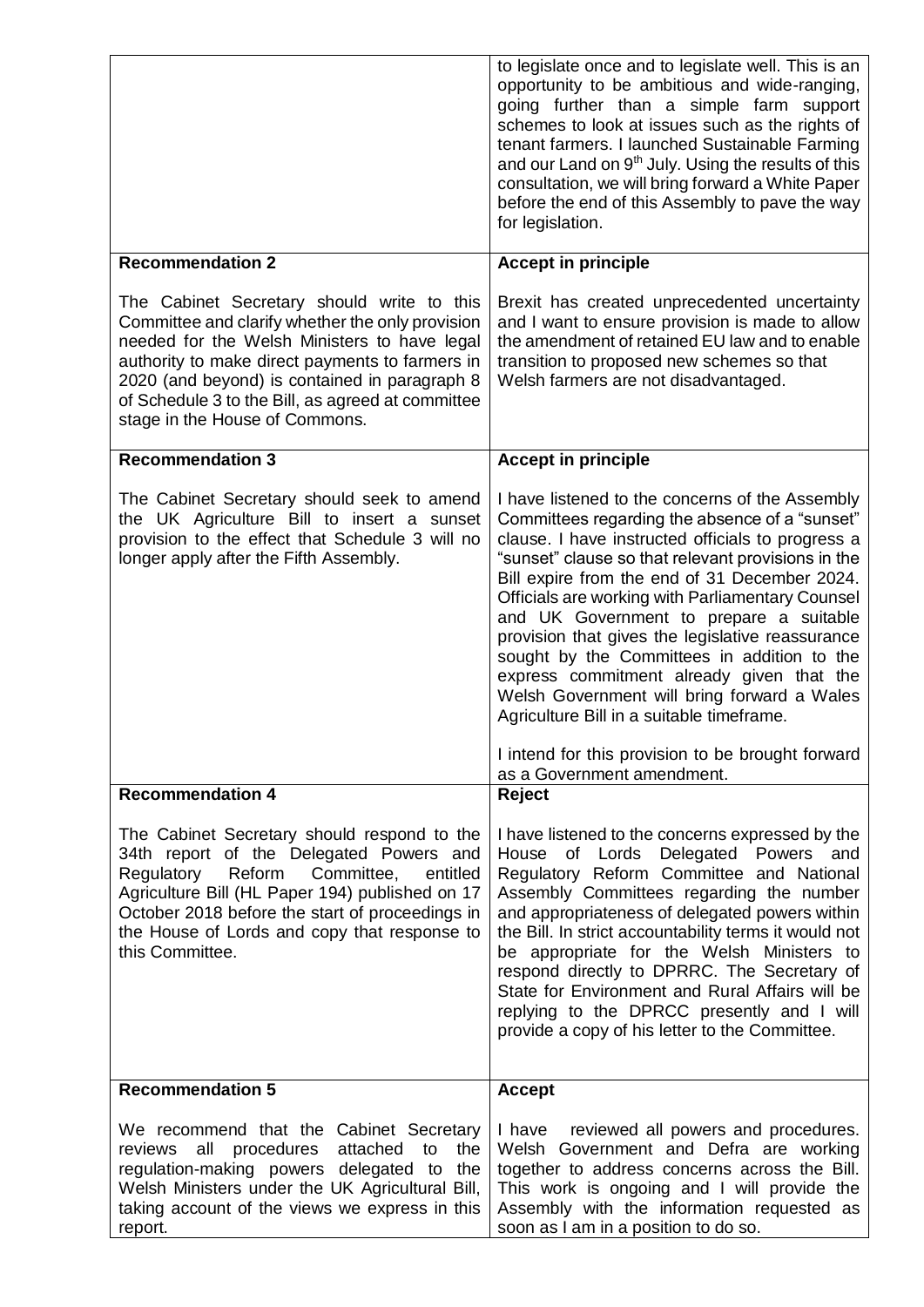| <b>Recommendation 6</b>                                                                                                                                                                                                                                                                                                                        | <b>Accept</b>                                                                                                                                                                                                                                                                                                                                   |
|------------------------------------------------------------------------------------------------------------------------------------------------------------------------------------------------------------------------------------------------------------------------------------------------------------------------------------------------|-------------------------------------------------------------------------------------------------------------------------------------------------------------------------------------------------------------------------------------------------------------------------------------------------------------------------------------------------|
| The Cabinet Secretary should lay before the<br>National Assembly a supplementary document<br>to the LCM which:                                                                                                                                                                                                                                 | I will lay an Explanatory Statement before the<br>National Assembly with this information. Work is<br>in hand to address the committee's concerns in<br>recommendation 6 and I anticipate being in a                                                                                                                                            |
| outlines the outcome of the review<br>- in<br>recommendation 5;                                                                                                                                                                                                                                                                                | position to provide the information requested<br>when the Bill moves to report stage. My officials<br>would like to provide a technical briefing on the<br>issues still subject to discussion if you would find<br>that helpful.                                                                                                                |
| • justifies why it is appropriate to seek a<br>regulation-making power in each case within the<br>UK Agriculture Bill;                                                                                                                                                                                                                         |                                                                                                                                                                                                                                                                                                                                                 |
| . justifies the choice of procedure in each case,<br>taking account of our view that there should be a<br>in favour of the<br>presumption<br>affirmative<br>procedure given that no decisions have yet been<br>taken on how the regulation-making powers will<br>be used;                                                                      |                                                                                                                                                                                                                                                                                                                                                 |
| decision<br>explains<br>reject<br>any<br>to<br>recommendation 3;                                                                                                                                                                                                                                                                               |                                                                                                                                                                                                                                                                                                                                                 |
| • explains and provides a practical example of<br>where the negative procedure may be necessary<br>because of the need for urgency;                                                                                                                                                                                                            |                                                                                                                                                                                                                                                                                                                                                 |
| - explains the process by which it will seek<br>amendment of the UK Agriculture Bill where that<br>is deemed appropriate.                                                                                                                                                                                                                      |                                                                                                                                                                                                                                                                                                                                                 |
| <b>Recommendation 7</b>                                                                                                                                                                                                                                                                                                                        | <b>Accept</b>                                                                                                                                                                                                                                                                                                                                   |
| 6 related to the delegation of powers to the<br>Welsh Ministers should be made available to<br>MPs for report stage on the UK Agriculture Bill.                                                                                                                                                                                                | The information collated under recommendation $\vert$ it is my intention to provide all parties with the<br>information requested in good time for the next<br>stage of the Bill.                                                                                                                                                               |
| <b>Recommendation 8</b>                                                                                                                                                                                                                                                                                                                        | <b>Accept</b>                                                                                                                                                                                                                                                                                                                                   |
| The Cabinet Secretary should ensure that the<br>explanatory notes to accompany the UK<br>Agriculture Bill on its introduction to the House of<br>Lords should include information collated under<br>recommendation 6 related to the delegation of<br>powers to the Welsh Ministers.                                                            | A revised set of Explanatory Notes has been<br>prepared and will be published along with the<br>information<br>collected<br>in<br>response<br>to<br>recommendation 6 when the Bill resumes its<br>passage.                                                                                                                                      |
| <b>Recommendation 9</b>                                                                                                                                                                                                                                                                                                                        |                                                                                                                                                                                                                                                                                                                                                 |
| The Cabinet Secretary should explain to this<br>Committee why it may not be necessary to<br>amend clause 26 of the UK Agriculture Bill to<br>resolve the issues that have been of concern to<br>the Welsh Government. In so doing, the Cabinet<br>Secretary should explain whether the inter-<br>governmental agreement she spoke of would, in | I provided details of the Bilateral Agreement with<br>the UK Government on the use of the WTO<br>clause (now clause 28) in my Written Statement<br>on 21 March.<br>This<br>provides a robust and<br>transparent mechanism for involving the Welsh<br>Ministers in decision making and for resolving<br>disputes on matters relating to the UK's |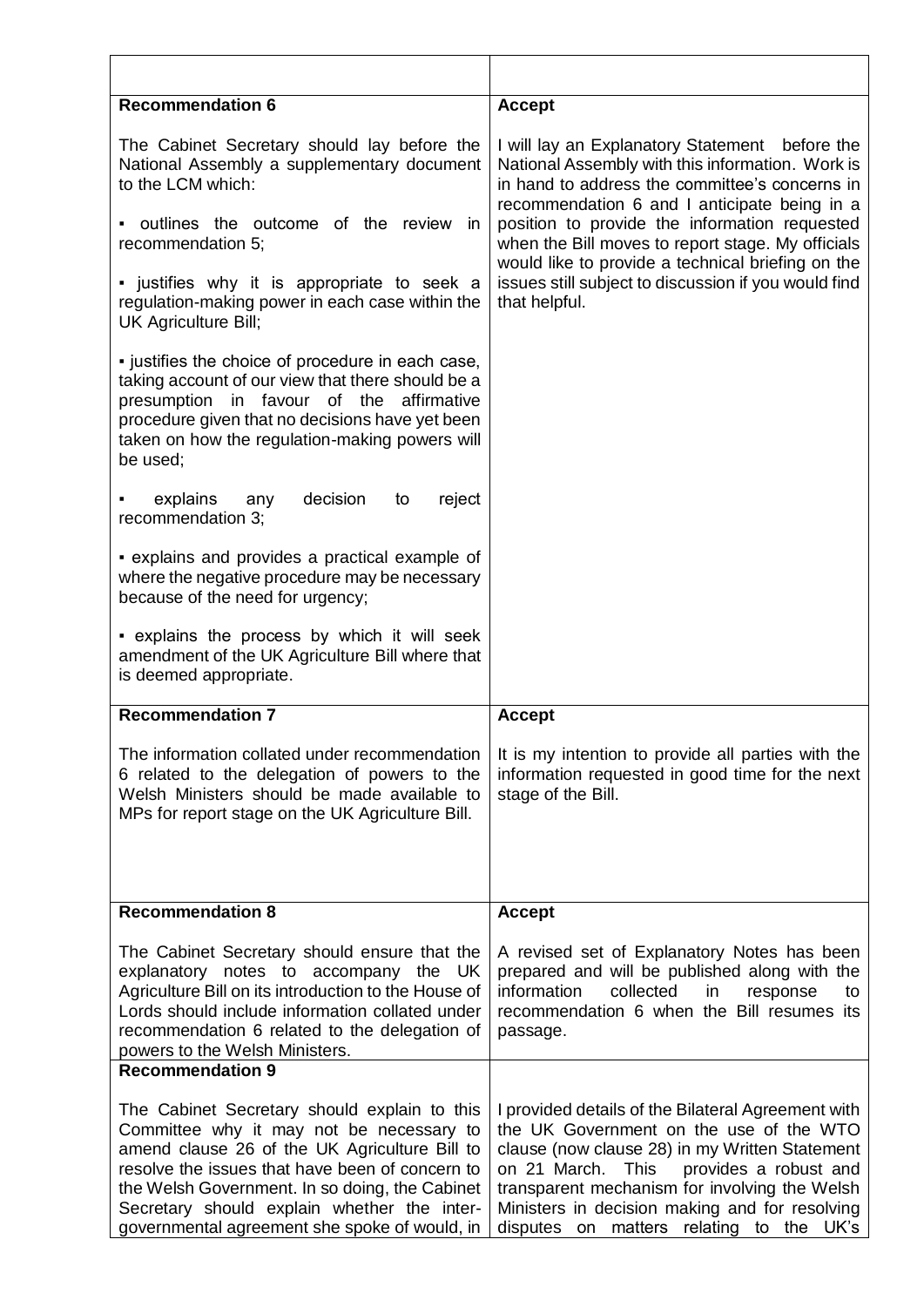| effect, allow UK Ministers to act in devolved<br>areas without any scrutiny by the National<br>Assembly. | compliance with the WTO Agreement on<br>Agriculture.<br>The WTO clause is complex and engages<br>devolved and reserved areas. While policy<br>relating to international relations and the<br>regulation of international trade is reserved, that<br>relating to agriculture and the observation and<br>implementation of international obligations is<br>devolved. I have secured the strongest possible<br>role for the Welsh Ministers in the use of the<br>powers and I no longer consider it necessary to<br>amend the Bill. Subordinate legislation on<br>devolved matters will continue to be laid before<br>the Assembly for scrutiny in the usual way. |
|----------------------------------------------------------------------------------------------------------|----------------------------------------------------------------------------------------------------------------------------------------------------------------------------------------------------------------------------------------------------------------------------------------------------------------------------------------------------------------------------------------------------------------------------------------------------------------------------------------------------------------------------------------------------------------------------------------------------------------------------------------------------------------|
|                                                                                                          | I note the Committee's further concerns made in<br>the report on the SLCM. However, I continue to                                                                                                                                                                                                                                                                                                                                                                                                                                                                                                                                                              |
|                                                                                                          | believe this represents a good result which<br>should not constrain Wales' competence to<br>make agricultural policy and legislation.                                                                                                                                                                                                                                                                                                                                                                                                                                                                                                                          |

#### **Welsh Government response to the Constitutional and Legislative Affairs Committee report (published June 2019) on the Welsh Government's Supplementary Legislative Consent Memorandum on the Agriculture Bill**

| <b>Recommendation 1</b>                                                                                                                                                                                                                                                                                                                          |                                                                                                                                                                                                                                                                                                                                                                                                                                                                                                                                                                                                |
|--------------------------------------------------------------------------------------------------------------------------------------------------------------------------------------------------------------------------------------------------------------------------------------------------------------------------------------------------|------------------------------------------------------------------------------------------------------------------------------------------------------------------------------------------------------------------------------------------------------------------------------------------------------------------------------------------------------------------------------------------------------------------------------------------------------------------------------------------------------------------------------------------------------------------------------------------------|
| The Minister should provide details on how, in<br>her approach to and handling of the Agriculture<br>Bill, she has complied with the requirements of<br>Inter-Institutional<br>relations<br>the<br>agreement<br>between the National Assembly for Wales and<br>the Welsh Government, particularly paragraphs<br>8 and 14 to 17 of that Agreement | I am committed to the principle of transparency<br>and the legitimate role of the Assembly in<br>scrutinising activity of the Welsh Government. This<br>needs to be balanced $-$ as the IIR agreement<br>recognises - with the need for confidential inter-<br>governmental<br>discussion<br>between<br>the<br>administrations within the United Kingdom, for<br>example, in situations where negotiations on<br>particular issues are taking place.                                                                                                                                           |
|                                                                                                                                                                                                                                                                                                                                                  | The Welsh Government's approach and handling<br>of the WTO clause in the Bill complies with the<br>requirements of the IIR Bilateral Agreement. I<br>wrote to the Committee on 24 May informing them<br>of dates of future Inter-Ministerial Group EFRA<br>meetings where the Agriculture Bill is discussed<br>along with other Brexit related issues. A summary<br>of discussions is published after each meeting and<br>found<br>here.<br>be<br>can<br>https://www.gov.uk/government/publications/com<br>munique-from-the-inter-ministerial-group-for-<br>environment-food-and-rural-affairs |
|                                                                                                                                                                                                                                                                                                                                                  | In future, I will provide a copy of the meeting<br>summary to the Committee along with other<br>relevant information to ensure they are aware of<br>our discussions.                                                                                                                                                                                                                                                                                                                                                                                                                           |
|                                                                                                                                                                                                                                                                                                                                                  | Negotiations on the Bilateral Agreement were<br>complex and sensitive and I provided the<br>Committee with as much information as was                                                                                                                                                                                                                                                                                                                                                                                                                                                          |